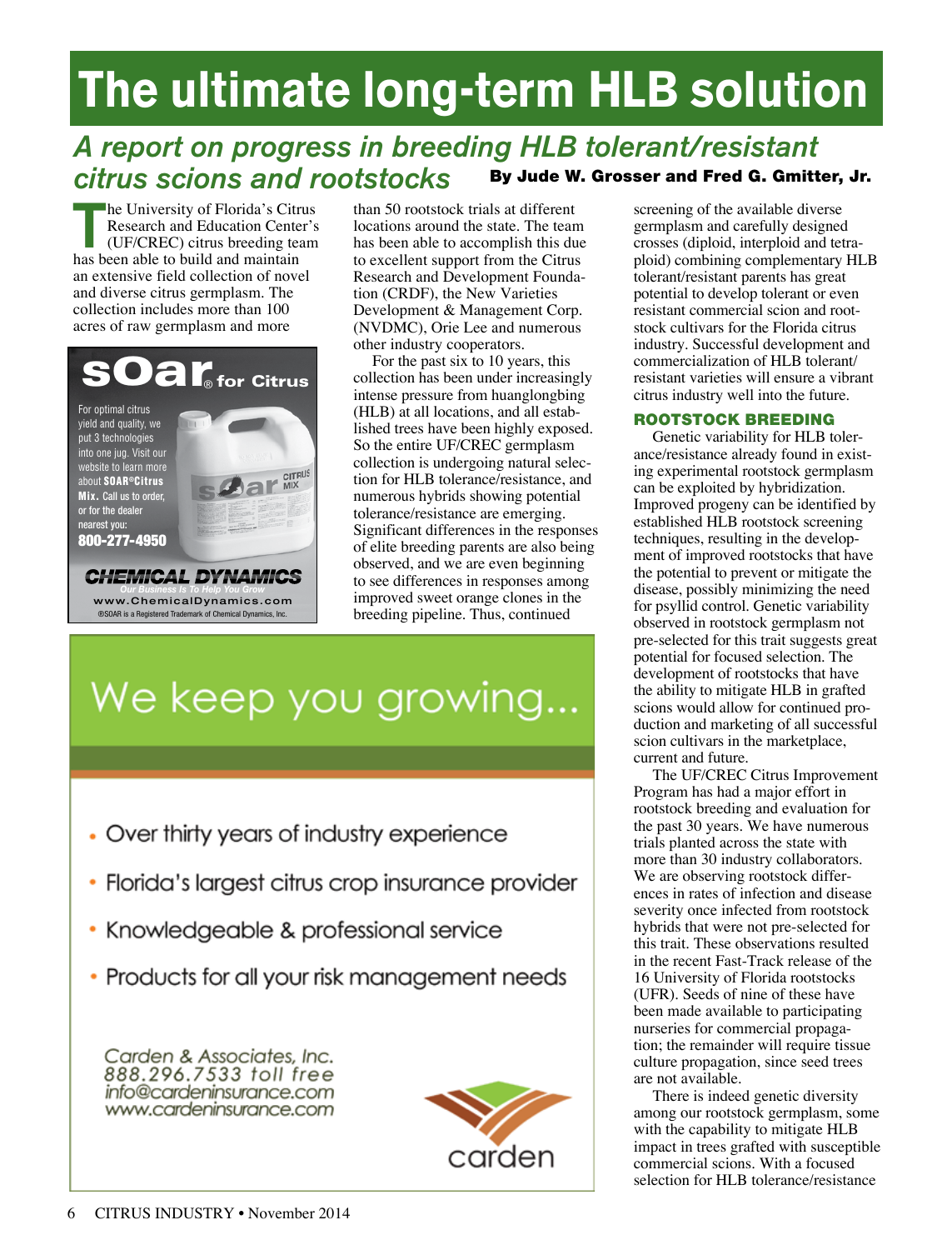

**Figure 1.** Doctorate student Flavia Zambon standing in front of 5-year-old Valencia trees on a diploid sour orange-like, HLB-tolerant hybrid of pummelo x Cleopatra mandarin, growing under high HLB pressure (Lee Groves, St. Cloud).



**Figure 2.** Six-year-old grapefruit tree on tetraploid sour orangetype, HLB-tolerant rootstock Amblycarpa mandarin +HBJL-2B pummelo, adjacent to trees heavily impacted by HLB (Premier trial, Vero Beach).

in new progeny from specifically designed crosses, progress toward even greater tolerance/resistance can be achieved. Our rootstock breeding efforts can be broken down into the following categories, and HLB tolerant/resistant selections are emerging from all three.

#### Sour orange types

A major objective of our rootstock breeding has been to develop a replacement rootstock for sour orange, which genome sequencing tells us is a direct hybrid of pummelo and mandarin. Pummelo x mandarin hybrids are resistant to citrus blight, still a major breeding objective in Florida. We have been focusing on resynthesizing hybrids similar to sour orange at the diploid and tetraploid levels, using pummelo and mandarin parents selected for superior genetics. For

example, we have produced hundreds of hybrids combining pummelo with Shekwasha, Cleopatra and Amblycarpa mandarins. Several hybrid rootstocks in this category are holding up well to HLB, including pummelo x Cleopatra hybrids (Figure 1) and tetraploid somatic hybrids (Figure 2). Fast-Track releases in this category include UFR 14, 15 and 16. Further evaluation of these and other selections is underway.

#### Citranges, citrandarins and citrumelos

Citranges (sweet orange x trifoliate orange), citrandarins (mandarin and trifoliate orange) and citrumelos (grapefruit x trifoliate orange) hybrids represent a widely utilized group of rootstocks worldwide due to their ability to produce high yields of highquality fruit. We have produced many



**Figure 3.** Gauntlet winner at USDA Picos Farm — Valencia on a complex tetrazyg rootstock (grown from HLB-infected budwood), between two gauntlet failures.

new citranges that are currently under evaluation, and several are showing enhanced tolerance to HLB compared to commercial rootstocks. Fast-Track releases in this category are six new citranges — UFR 7, 8, 9, 10, 11 and 12. Tissue culture propagation of these selections has been initiated. The original seed source trees no longer exist; they are victims of the citrus canker eradication program.

#### Rootstocks for tree size control; for use in advanced citrus production systems

Tetraploid rootstocks produced from either somatic hybridization or by conventional breeding of tetraploid parents almost always provide some level of tree size control. Thus, they are an excellent source of new rootstocks to facilitate advanced citrus production systems (ACPS) featuring high-density plantings. We continue to produce and evaluate complex allotetraploid rootstocks, and Fast-Track releases in this category include UFR 1, 2, 3, 4, 5, 6 and 17. We are also exploiting the "dwarfing" characteristic of Flying Dragon trifoliate orange by hybridizing it with more widely adapted parents, and by selecting superior rootstock candidates that inherit this trait. Hybrids of this nature were screened for HLB tolerance/resistance, and the results are quite promising.

#### Screening rootstock hybrids for tolerance/resistance to HLB — the gauntlet

Approximately three years ago, we established the "gauntlet" screening method to rapidly identify new rootstock hybrids with potential to mitigate HLB. This approach features